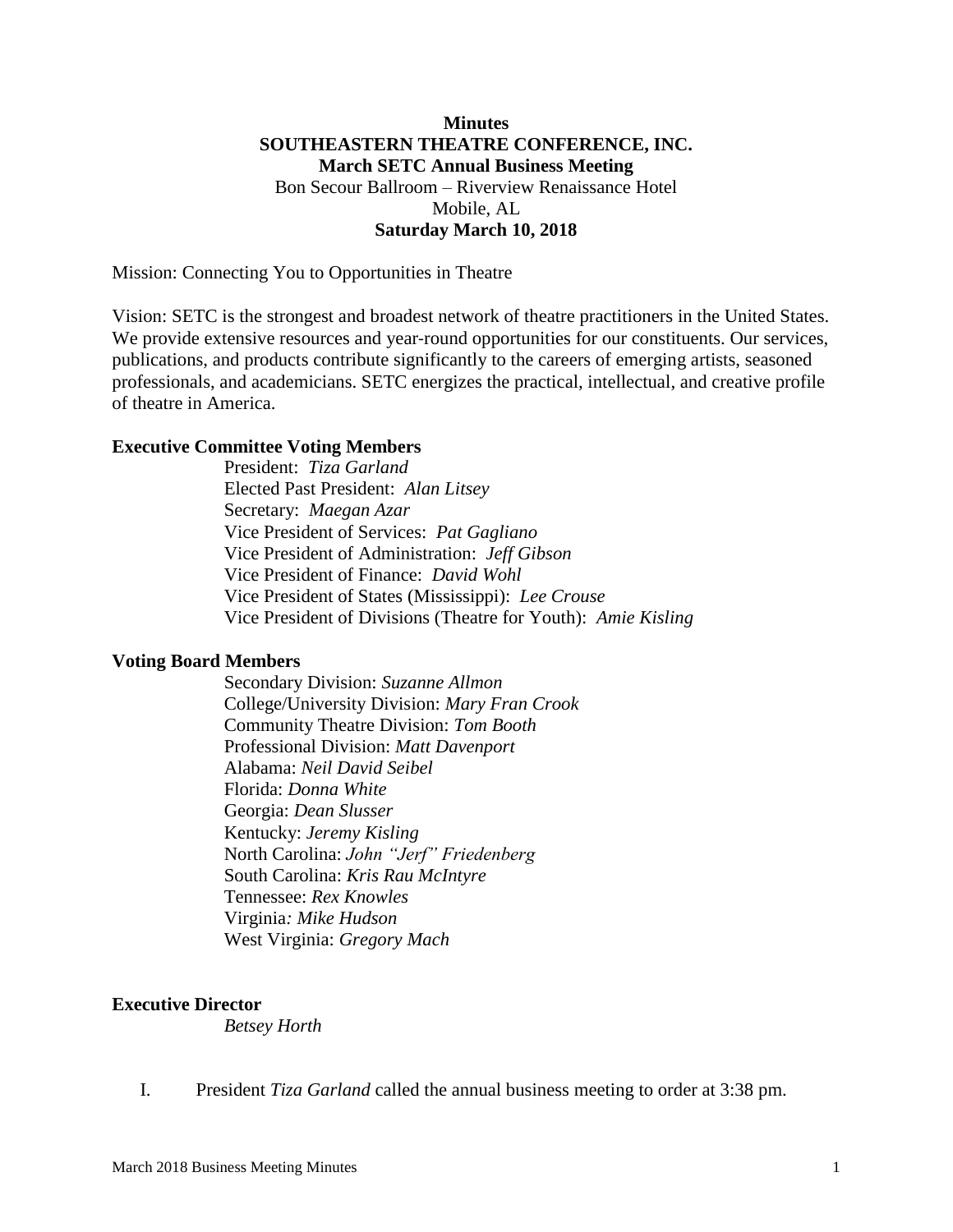- II. Secretary *Maegan Azar* took roll call of the voting Board: **Present:** President, *Tiza Garland*; Elected Past President, *Alan Litsey*; Secretary, *Maegan Azar*; VP of Services, *Pat Gagliano*; VP of Administration, *Jeff Gibson*; VP of Finance, *David Wohl*; VP of States, *Lee Crouse*; VP of Divisions, *Amie Kisling*; College/University Division, *Mary Fran Crook*; Alabama, *Neil David Seibel*; Florida, *Donna White*; Georgia, *Dean Slusser*; Kentucky, *Jeremy Kisling*; North Carolina, *John "Jerf" Friedenberg*; South Carolina, *Kris Rau McIntyre*; Virginia, *Mike Hudson*; and West Virginia, *Gregory Mach* **Absent:** Secondary Division, *Suzanne Allmon*; Professional Division, *Matt Davenport*; and Tennessee, *Rex Knowles* **Also in Attendance:** Executive Director, *Betsey Horth*; members of Central Office staff, Hall of Fame inductees, SETC constituents, and observers
- III. President *Garland* appointed Elected Past President *Alan Litsey* as Parliamentarian.
- IV. *Pat Gagliano* **made a motion to approve the March 2017 Business Meeting minutes.** *Gregory Mach* **seconded. Minutes unanimously approved.**
- V. Vice President of Finance *David Wohl* reported that the financial status of SETC is sound.
- VI. President *Garland* thanked the sponsors of SETC's 69th annual convention: Visit Mobile, The City of Mobile, Mobile County, Arthur R. Outlaw Mobile Convention Center, Arrowhead Conferences and Events, and our 2018 convention sponsors (which are listed on page 1 of the convention program).
- VII. Action Items:
	- a. A new Bylaw Article III, Section 5 was approved by the Board of Directors in Fall 2017 to bring to the membership for approval:
		- **i. Article III. Section 5: All Board members are expected to be in attendance at the semi-annual Board meetings. In the event that a Board member is unable to attend, the board member is expected to secure an appropriate replacement (alternate) to represent the voice of the respective constituency at the Board meeting. Approval of the alternate by the President and Vice President of the board member's Advisory Council must be obtained through written consent prior to the meeting. The President will notify the Executive Director of the approved alternate. The alternate will represent the respective constituency at the Board meeting and have the privilege of the Board member's vote.**
		- **ii.** *Teresa Lee* **made a motion to approve Article III. Section 5.** *Mary Norman* **second. Motion approved.**
	- b. An update to Bylaw Article XI, Section 3 was approved by the Board of Directors in Fall 2017 to bring to the membership for approval:
		- **i. Article XI, Section 3. Committee chairs shall:**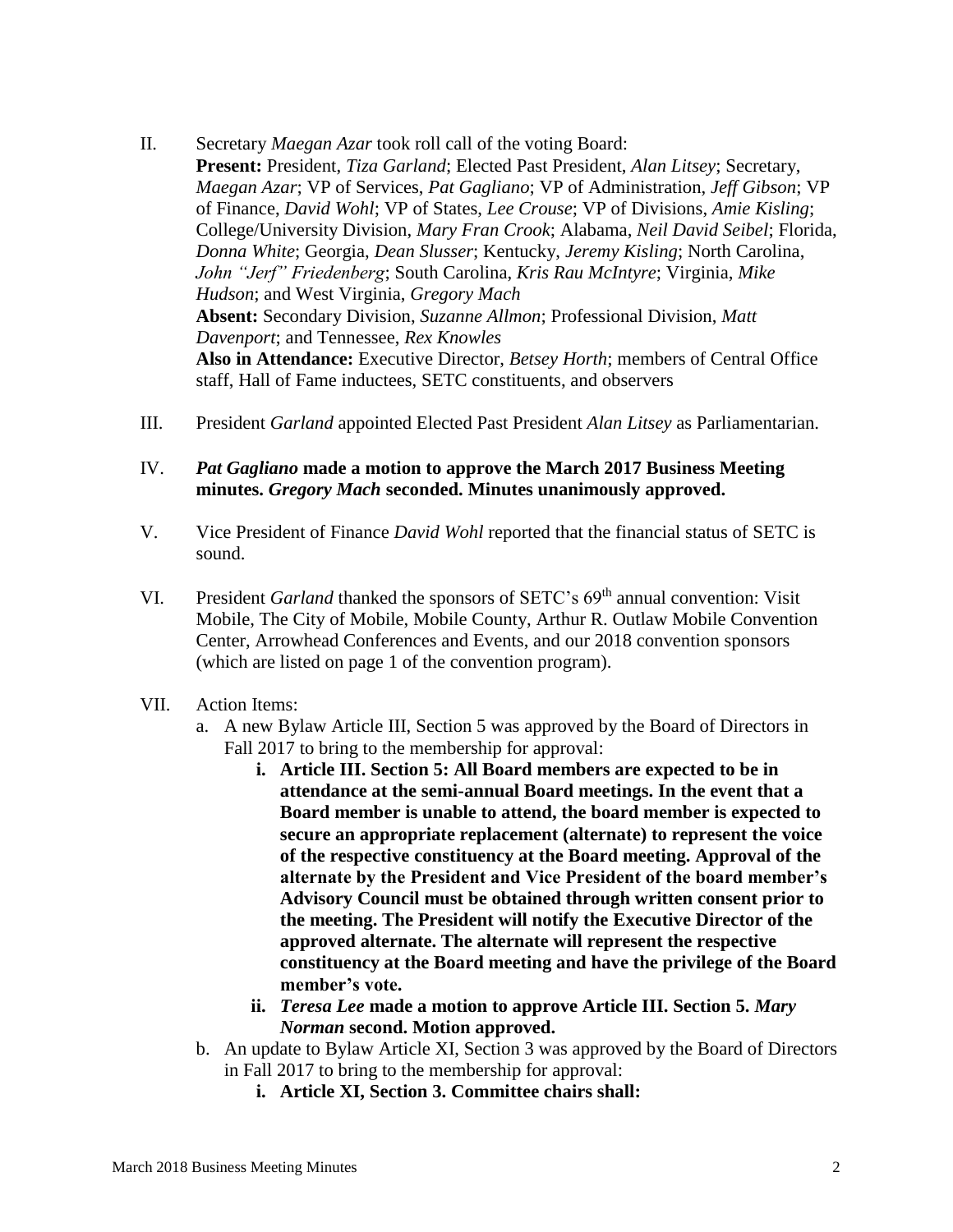- **(1) furnish leadership to their respective committees;**
- **(2) stimulate and develop interest in their assigned areas;**
- **(3) file written reports on the dates requested by the Vice-**
- **President chairing their respective Advisory Council;**
- **(4) keep their operational manuals up to date;**
- **(5) attend scheduled Advisory Council meetings;**
- **(6) collaborate with the Executive Director and Central Office staff.**
- **ii.** *Greg Mach* **motion to approve the revision to Article XI. Section 3.**  *Jack Benjamin* **second. Motion approved.**
- VIII. **Nominations Chair** *Jack Benjamin* **brought forward the following slate of officers for 2018-19 as a seconded motion from the Nominations Committee. a. Executive Committee -**
	-

**President: Jeff Gibson VP of Services: Lee Crouse VP of Administration: Maegan Azar VP of Finance: David Wohl Secretary: Rebecca Beasley Elected Past President: Alan Litsey VP of States: Mike Hudson VP of Divisions: Tom Booth**

**b. Chairs of Divisions -**

**College/University: Robert Homer Drummond Professional: Matt Davenport Theatre for Youth: Riley Bream Community Theatre: Tom Booth Secondary: Elaine Malone**

# **c. State Representatives -**

**Alabama: Neil David Seibel Florida: Donna White Georgia: Dean Slusser Kentucky: Jeremy Kisling Mississippi: Tim Matheny North Carolina: John "Jerf" Friedenberg South Carolina: Kris Rau McIntyre Tennessee: Rex Knowles Virginia: Mike Hudson West Virginia: Gregory Mach**

**d. Nominations Committee:** 

### **Pat Gagliano, Shannon Robert, Mary Fran Crook, Jen Lane**

- **e. Slate approved.**
- IX. President *Garland* reminded the body of the scholarships available to SETC constituents. There is a new unified timeline, with thanks to the work of Dean Slusser, Claire Wisniewski, and the Scholarship Procedures Committee.
	- a. Secondary School Scholarship was awarded to Devon Mandell.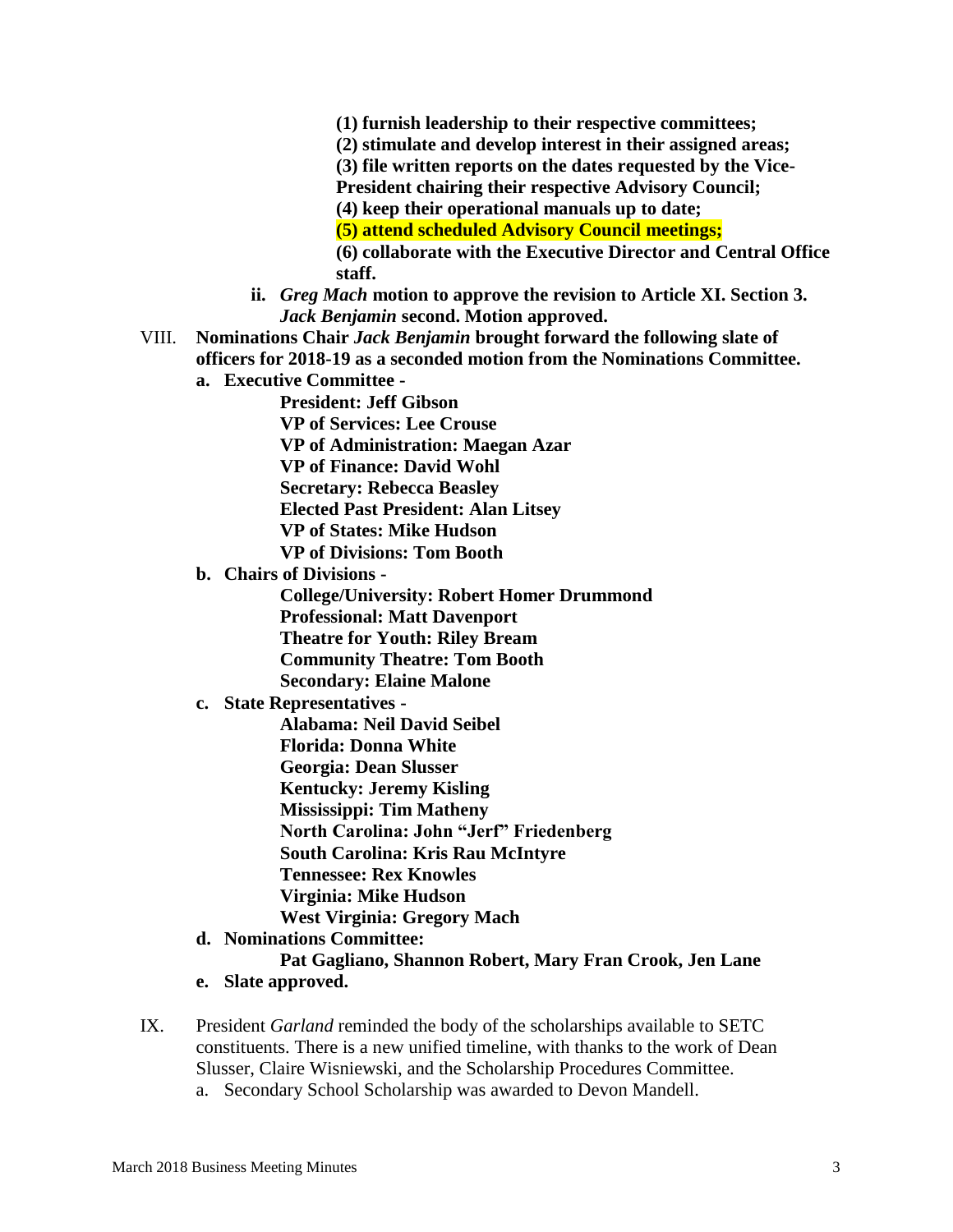- b. Denise Halbach Performance Scholarship was awarded to Lauren Gunn.
- c. The Keynote Emerging Artist of Promise (KEAP) Award recognized Christopher Clemmons, Jacolby Saucier, and Michael Armstrong.
- d. The John Spiegel Theatrical Artist Award was presented to Jo Sanburg at the Design/Tech Awards last night.
- X. President *Garland* welcomed Past President *Jack Benjamin* to the stage to induct the inaugural class of the SETC Hall of Fame:
	- a. Don Creason
	- b. N. Bennett East
	- c. April J'Callahan Marshall
	- d. Jonathan R. Michaelsen
	- e. Julie A. Richardson
- XI. President *Garland* reflected on her time as President of SETC:
	- a. Taking on the Institute of Outdoor Theatre as a branch of SETC
	- b. Establishing the SETC Hall of Fame and inducting the first 5 members
	- c. Adopting a Nepotism Policy
	- d. Creating a Compassionate Bereavement Policy for staff
	- e. Adopting a Gift Policy
	- f. Establishing the John Spiegel Theatrical Artist Award
	- g. Establishing two grant programs one for SETC member theatres and one for new members
	- h. Updating nearly all the SETC manuals
	- i. Shifting the culture of meetings to get more people in the room together to brainstorm and affect change
	- j. Creating the State EDs, State Presidents, and State Rep meeting
	- k. Established a Directing Committee
	- l. Established an Arts Administration Ad Hoc Committee
	- m. Established Women in Theatre and Applied Theatre Interest Groups
	- n. Established the Ready to Direct Award
	- o. Creating official mentoring opportunities
	- p. Changing the "Long Range" Planning Committee to the "Strategic" Planning **Committee**
	- q. Modifying various scholarship requirements to increase applicant numbers
	- r. Acknowledging and practicing the importance of collaboration between Leadership and Central Office
	- s. Making provisions for alternates at meetings
	- t. Making provisions for SETC members to receive payment for consulting services on behalf of the organization
	- u. Begin to clarify the difference between the services we provide in relation to how we are governed
	- v. More attention given to succession
- XII. President *Garland* passed the traditional book of Robert's Rules and gavel to incoming President *Jeff Gibson*.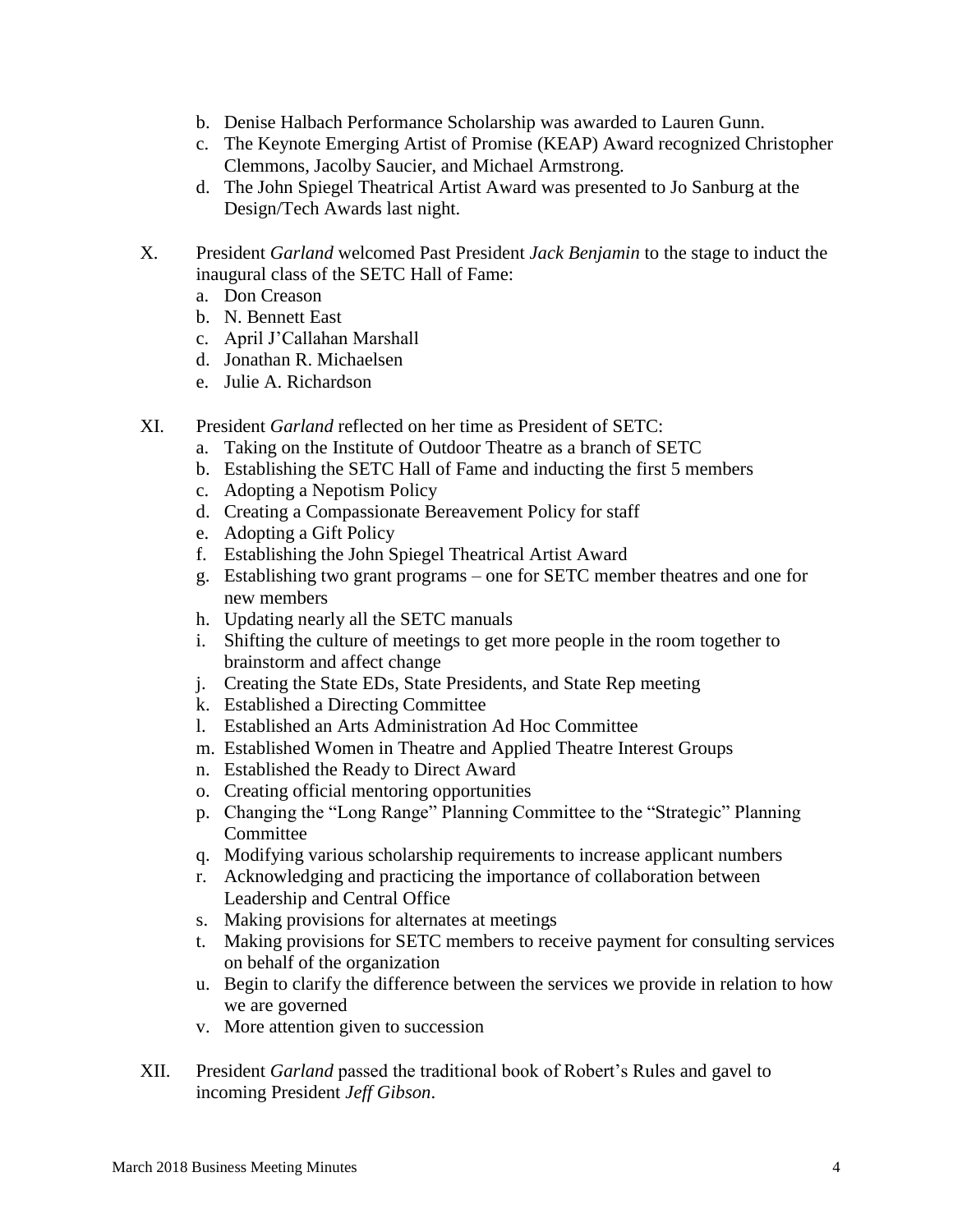XIII. President *Jeff Gibson* adjourned the meeting at 4:11 pm.

Submitted respectfully, Maegan McNerney Azar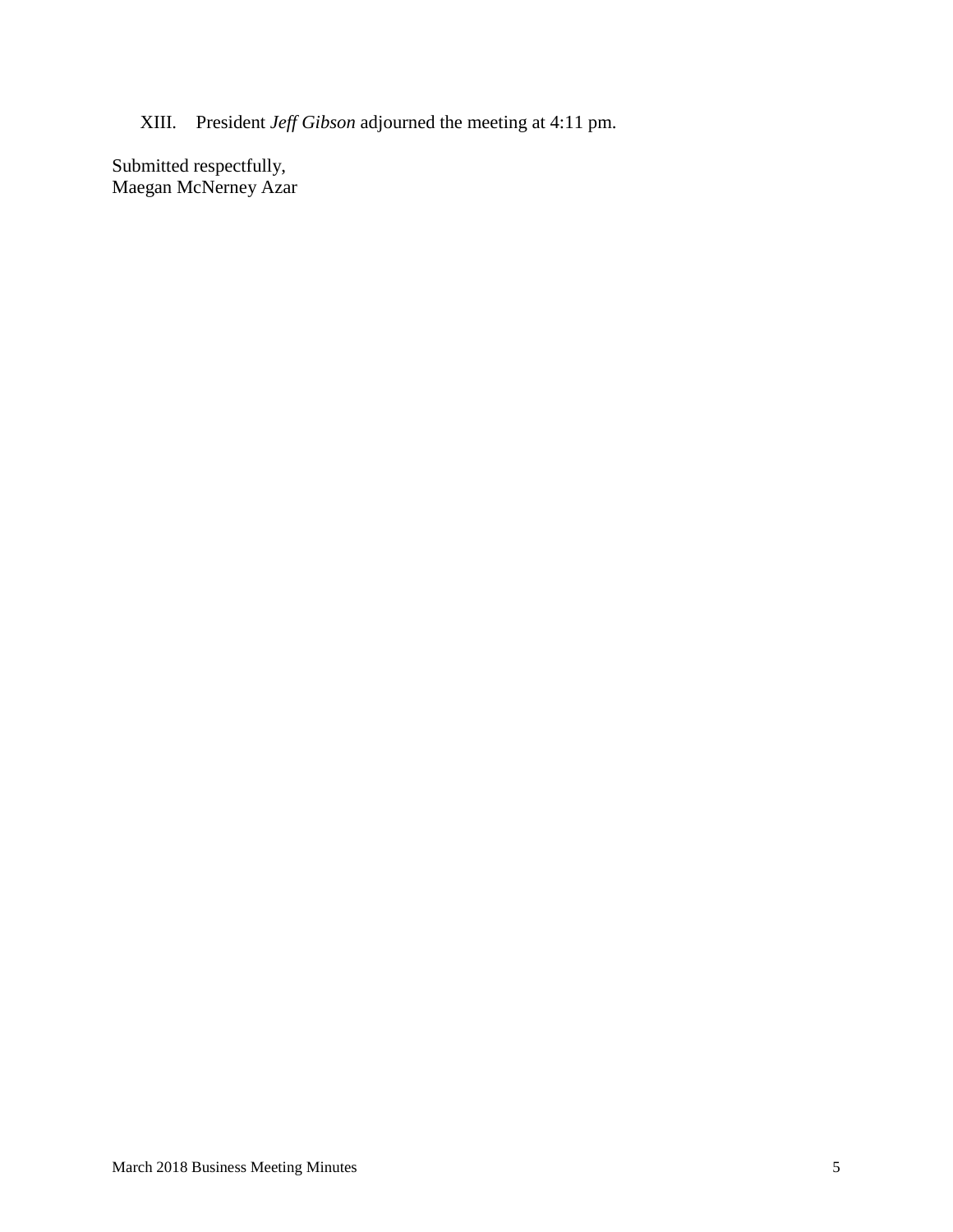## **Summary of Action Items**

- *Pat Gagliano* made a motion to approve the March 2017 Business Meeting minutes. *Gregory Mach* seconded. Minutes unanimously approved.
- *Teresa Lee* made a motion to approve Article III. Section 5. *Mary Norman* second. Motion approved.
	- i. Article III. Section 5: All Board members are expected to be in attendance at the semi-annual Board meetings. In the event that a Board member is unable to attend, the board member is expected to secure an appropriate replacement (alternate) to represent the voice of the respective constituency at the Board meeting. Approval of the alternate by the President and Vice President of the board member's Advisory Council must be obtained through written consent prior to the meeting. The President will notify the Executive Director of the approved alternate. The alternate will represent the respective constituency at the Board meeting and have the privilege of the Board member's vote.
- *Greg Mach* motion to approve the revision to Article XI. Section 3. *Jack Benjamin* second. Motion approved.
	- i. Article XI, Section 3. Committee chairs shall:
		- (1) furnish leadership to their respective committees;
		- (2) stimulate and develop interest in their assigned areas;

(3) file written reports on the dates requested by the Vice-President chairing their respective Advisory Council;

- (4) keep their operational manuals up to date;
- (5) attend scheduled Advisory Council meetings;
- (6) collaborate with the Executive Director and Central Office staff.
- Nominations Chair *Jack Benjamin* brought forward the following slate of officers for 2018-19 as a seconded motion from the Nominations Committee.
	- a. Executive Committee -

President: Jeff Gibson VP of Services: Lee Crouse VP of Administration: Maegan Azar VP of Finance: David Wohl Secretary: Rebecca Beasley Elected Past President: Alan Litsey VP of States: Mike Hudson VP of Divisions: Tom Booth

b. Chairs of Divisions -

College/University: Robert Homer Drummond Professional: Matt Davenport Theatre for Youth: Riley Bream Community Theatre: Tom Booth Secondary: Elaine Malone

c. State Representatives - Alabama: Neil David Seibel